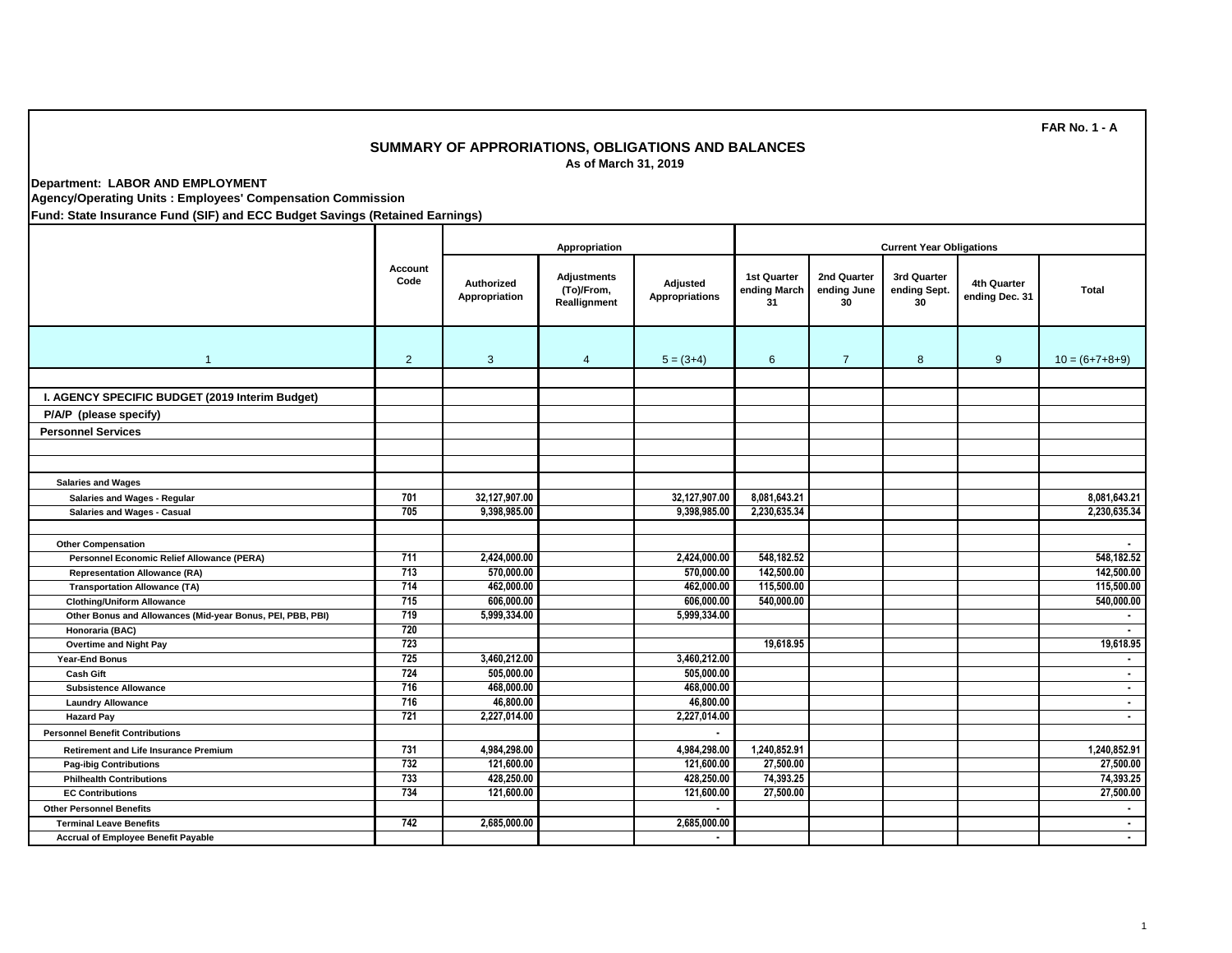## **SUMMARY OF APPRORIATIONS, OBLIGATIONS AND BALANCES As of March 31, 2019**

**Department: LABOR AND EMPLOYMENT**

**Agency/Operating Units : Employees' Compensation Commission**

**Fund: State Insurance Fund (SIF) and ECC Budget Savings (Retained Earnings)**

|                                                               |                 |                             | <b>Current Year Obligations</b>           |                                   |                                   |                                  |                                   |                               |                  |
|---------------------------------------------------------------|-----------------|-----------------------------|-------------------------------------------|-----------------------------------|-----------------------------------|----------------------------------|-----------------------------------|-------------------------------|------------------|
|                                                               | Account<br>Code | Authorized<br>Appropriation | Adjustments<br>(To)/From,<br>Reallignment | Adjusted<br><b>Appropriations</b> | 1st Quarter<br>ending March<br>31 | 2nd Quarter<br>ending June<br>30 | 3rd Quarter<br>ending Sept.<br>30 | 4th Quarter<br>ending Dec. 31 | <b>Total</b>     |
| $\mathbf{1}$                                                  | $\overline{2}$  | 3                           | $\overline{4}$                            | $5 = (3+4)$                       | 6                                 | $\overline{7}$                   | 8                                 | 9                             | $10 = (6+7+8+9)$ |
| Other Personnel Benefits (Rice, Per Diem of Board, CN A 2018) | 749             | 711.000.00                  |                                           | 711,000.00                        | 2,313,250.00                      |                                  |                                   |                               | 2,313,250.00     |
| <b>Total Personal Services</b>                                |                 | 67,347,000.00               |                                           | 67,347,000.00                     | 15,361,576.18                     |                                  | $\blacksquare$                    | $\blacksquare$                | 15,361,576.18    |
| <b>Maintenance &amp; Other Operating Expenses</b>             |                 |                             |                                           |                                   |                                   |                                  |                                   |                               |                  |
| <b>Travelling Expenses</b>                                    |                 |                             |                                           |                                   |                                   |                                  |                                   |                               |                  |
| <b>Travel Expenses-Local</b>                                  | 751             | 6.787.994.00                |                                           | 6,787,994.00                      | 1.656.927.33                      |                                  |                                   |                               | 1.656.927.33     |
| <b>Travel Expenses-Foreign</b>                                | 752             | 1.000.000.00                |                                           | 1.000.000.00                      | 115,990.47                        |                                  |                                   |                               | 115,990.47       |
| <b>Training and Scholarship Expenses</b>                      |                 |                             |                                           |                                   |                                   |                                  |                                   |                               |                  |
| Training Expenses (Including MOA, Contract, CA)               | 753             | 19,552,109.00               |                                           | 19,552,109.00                     | 3,675,853.90                      |                                  |                                   |                               | 3,675,853.90     |
| <b>Supplies and Materials Expenses</b>                        |                 |                             |                                           |                                   |                                   |                                  |                                   |                               |                  |
| <b>Office Supplies Expenses</b>                               | 755             | 1,625,717.00                |                                           | 1,625,717.00                      | 286,629.25                        |                                  |                                   |                               | 286.629.25       |
| Other Office Supplies Expenses - IT (PS)                      | 765             | 2,506,025.00                |                                           | 2,506,025.00                      | 164,109.12                        |                                  |                                   |                               | 164,109.12       |
| Semi-Expendable - Mach.& Off. Equipment                       | <b>OE</b>       | 402.330.00                  |                                           | 402.330.00                        |                                   |                                  |                                   |                               |                  |
| Semi-Expendable - Info. Technology                            | IT              |                             |                                           |                                   |                                   |                                  |                                   |                               | $\blacksquare$   |
| Semi-Expendable - Office Medical Eqpt.                        | OME             |                             |                                           | $\overline{\phantom{a}}$          |                                   |                                  |                                   |                               |                  |
| Semi-Expendable - Furniture & Fixtures                        | F               | 449.970.00                  |                                           | 449.970.00                        | 21,998.00                         |                                  |                                   |                               | 21,998.00        |
| Fuel, Oil and Lubricants Expenses                             | 761             | 500,000.00                  |                                           | 500,000.00                        | 80,467.56                         |                                  |                                   |                               | 80,467.56        |
| <b>Textbooks and Instructional Materials</b>                  | 763             | 5.000.00                    |                                           | 5.000.00                          | $\blacksquare$                    |                                  |                                   |                               | $\blacksquare$   |
| <b>Utility Expenses</b>                                       |                 |                             |                                           |                                   |                                   |                                  |                                   |                               |                  |
| <b>Water Expenses</b>                                         | 766             | 636,000.00                  |                                           | 636,000.00                        | 39,309.13                         |                                  |                                   |                               | 39,309.13        |
| <b>Electricity Expenses</b>                                   | 767             | 3,363,500.00                |                                           | 3,363,500.00                      | 825,983.06                        |                                  |                                   |                               | 825,983.06       |
| <b>Communication Expenses</b>                                 |                 |                             |                                           |                                   |                                   |                                  |                                   |                               |                  |
| <b>Postage and Deliveries (Philippine Postal)</b>             | 771             | 719,000.00                  |                                           | 719,000,00                        | 166,261,30                        |                                  |                                   |                               | 166.261.30       |
| Telephone Expenses-Landline/Mobile (Main and REUs)            | 772/773         | 2,056,000.00                |                                           | 2,056,000.00                      | 360,834.19                        |                                  |                                   |                               | 360,834.19       |
| <b>Internet Subscription Expenses</b>                         | 774             | 600.000.00                  |                                           | 600.000.00                        | 87,120.00                         |                                  |                                   |                               | 87.120.00        |
| Cable, Sattelite & Telegraph & Radio Expenses                 | 775             |                             |                                           |                                   |                                   |                                  |                                   |                               |                  |
| Membership Dues and Contribution to Organization              | 778             | 100,000.00                  |                                           | 100,000.00                        |                                   |                                  |                                   |                               | $\blacksquare$   |
| <b>Confidential, Intelligence and Extraordinary Expenses</b>  |                 |                             |                                           | $\blacksquare$                    |                                   |                                  |                                   |                               |                  |
| <b>Extraordinary Expenses</b>                                 | 883             | 117,600.00                  |                                           | 117,600.00                        | 31,910.06                         |                                  |                                   |                               | 31,910.06        |
| <b>Professional Services</b>                                  |                 |                             |                                           |                                   |                                   |                                  |                                   |                               |                  |
| <b>Legal Services</b>                                         | 791             | 180,000.00                  |                                           | 180,000.00                        | 20.000.00                         |                                  |                                   |                               | 20,000.00        |
| <b>Auditing Services</b>                                      | 792             | 2,778,886.00                |                                           | 2,778,886.00                      |                                   |                                  |                                   |                               |                  |
| <b>Other Professional Services</b>                            | 799             | 12,624,768.00               |                                           | 12,624,768.00                     | 672,617.66                        |                                  |                                   |                               | 672,617.66       |
| <b>General Services</b>                                       |                 |                             |                                           |                                   |                                   |                                  |                                   |                               |                  |
| <b>General Services (SPES Program)</b>                        | 795             | 415.495.00                  |                                           | 415,495.00                        |                                   |                                  |                                   |                               |                  |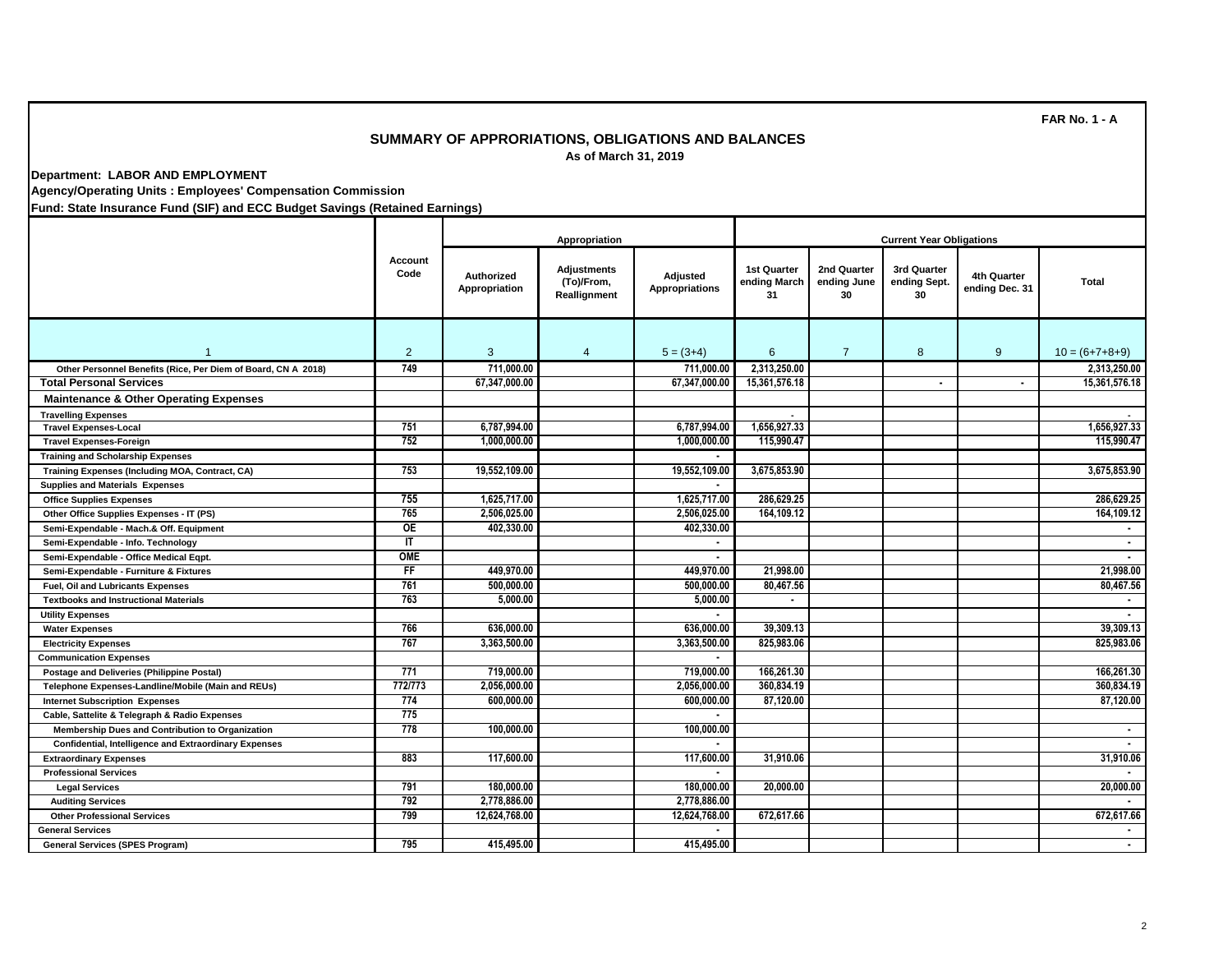## **SUMMARY OF APPRORIATIONS, OBLIGATIONS AND BALANCES As of March 31, 2019**

**Department: LABOR AND EMPLOYMENT**

**Agency/Operating Units : Employees' Compensation Commission**

**Fund: State Insurance Fund (SIF) and ECC Budget Savings (Retained Earnings)**

|                                                      |                 | Appropriation                      |                                                  |                                   | <b>Current Year Obligations</b>   |                                  |                                   |                                      |                  |
|------------------------------------------------------|-----------------|------------------------------------|--------------------------------------------------|-----------------------------------|-----------------------------------|----------------------------------|-----------------------------------|--------------------------------------|------------------|
|                                                      | Account<br>Code | <b>Authorized</b><br>Appropriation | <b>Adjustments</b><br>(To)/From,<br>Reallignment | Adjusted<br><b>Appropriations</b> | 1st Quarter<br>ending March<br>31 | 2nd Quarter<br>ending June<br>30 | 3rd Quarter<br>ending Sept.<br>30 | <b>4th Quarter</b><br>ending Dec. 31 | <b>Total</b>     |
| $\mathbf{1}$                                         | $\overline{2}$  | 3                                  | $\overline{4}$                                   | $5 = (3+4)$                       | 6                                 | $\overline{7}$                   | 8                                 | 9                                    | $10 = (6+7+8+9)$ |
| <b>Janitorial Services</b>                           | 796             | 3.860.000.00                       |                                                  | 3.860.000.00                      | 570.514.26                        |                                  |                                   |                                      | 570.514.26       |
| <b>Security Services</b>                             | 797             | 3.703.800.00                       |                                                  | 3,703,800.00                      | 814,187.05                        |                                  |                                   |                                      | 814,187.05       |
| <b>Repairs and Maintenance</b>                       |                 |                                    |                                                  |                                   |                                   |                                  |                                   |                                      |                  |
| Repairs & Maintenance - Buildings & Other Structures | 811             | 640,000.00                         |                                                  | 640.000.00                        | 42.720.01                         |                                  |                                   |                                      | 42.720.01        |
| Repairs & Maintenance - Office Equipment             | 821             | 70,000.00                          |                                                  | 70,000.00                         | 19,781.69                         |                                  |                                   |                                      | 19,781.69        |
| Repairs & Maintenance - Office Furnitures            | 822             |                                    |                                                  |                                   |                                   |                                  |                                   |                                      |                  |
| Repairs & Maintenance - IT Equipment                 | 823             | 600,000.00                         |                                                  | 600.000.00                        |                                   |                                  |                                   |                                      |                  |
| Repairs & Maintenance - Motor Vehicle                | 841             | 500,000.00                         |                                                  | 500.000.00                        | 182,988.70                        |                                  |                                   |                                      | 182,988.70       |
|                                                      |                 |                                    |                                                  | $\blacksquare$                    |                                   |                                  |                                   |                                      |                  |
| <b>Donation</b>                                      | 878             | 350,000.00                         |                                                  | 350,000.00                        |                                   |                                  |                                   |                                      |                  |
| <b>Miscellaneous Expenses</b>                        | 884             | 762,000.00                         |                                                  | 762,000.00                        | 17,400.00                         |                                  |                                   |                                      | 17,400.00        |
| Taxes, Insurance Premiums and Other Fees             | 891             | 100,000.00                         |                                                  | 100,000.00                        |                                   |                                  |                                   |                                      |                  |
| <b>Fidelity Bond Premiums</b>                        | 892             | 50,000.00                          |                                                  | 50,000.00                         | 11,972.86                         |                                  |                                   |                                      | 11,972.86        |
| <b>Insurance Expenses</b>                            | 893             | 85,000,00                          |                                                  | 85,000,00                         | 21,280.22                         |                                  |                                   |                                      | 21.280.22        |
| Other Maintenance and Operating Expenses             |                 |                                    |                                                  |                                   |                                   |                                  |                                   |                                      |                  |
| <b>Advertising Expenses</b>                          | 780             | 50,183,800.00                      |                                                  | 50,183,800.00                     | 134,973.64                        |                                  |                                   |                                      | 134,973.64       |
| <b>Printing and Publication Expenses</b>             | 781             | 2,855,525.00                       |                                                  | 2,855,525.00                      |                                   |                                  |                                   |                                      |                  |
| <b>Representation Expenses</b>                       | 783             | 7.275.290.00                       |                                                  | 7.275.290.00                      | 2,914,325.58                      |                                  |                                   |                                      | 2,914,325.58     |
| <b>Transportation and Delivery</b>                   | 784             | 120,000,00                         |                                                  | 120,000,00                        | 6,703.00                          |                                  |                                   |                                      | 6.703.00         |
| <b>Rent/Lease Expenses</b>                           | 782             | 1.330.000.00                       |                                                  | 1.330.000.00                      | 386,810.60                        |                                  |                                   |                                      | 386,810,60       |
| <b>Subscription Expenses</b>                         | 786             | 70.000.00                          |                                                  | 70,000.00                         | 7.888.00                          |                                  |                                   |                                      | 7,888,00         |
| Other Maintenance and Operating Expenses             | 969             | 1,169,191.00                       |                                                  | 1,169,191.00                      | 909,270.00                        |                                  |                                   |                                      | 909,270.00       |
| <b>Bank Charges</b>                                  |                 |                                    |                                                  |                                   |                                   |                                  |                                   |                                      |                  |
| <b>Total MOOE</b>                                    |                 | 130,145,000.00                     | $\blacksquare$                                   | 130,145,000.00                    | 14,246,826.64                     | $\blacksquare$                   | $\blacksquare$                    | $\blacksquare$                       | 14,246,826.64    |
| <b>Capital Outlays</b>                               |                 |                                    |                                                  |                                   |                                   |                                  |                                   |                                      |                  |
| Office Equipment                                     | 221             | 235,000.00                         |                                                  | 235,000.00                        |                                   |                                  |                                   |                                      | $\blacksquare$   |
| Information and Communication Technology Equipment   | 223             | 2,101,000.00                       |                                                  | 2.101.000.00                      |                                   |                                  |                                   |                                      | $\blacksquare$   |
| Motor Vehicle                                        | 241             | 4,500,000.00                       |                                                  | 4,500,000.00                      |                                   |                                  |                                   |                                      |                  |
| <b>Other Machineries</b>                             | 240             | 240,000,00                         |                                                  | 240,000,00                        |                                   |                                  |                                   |                                      |                  |
| <b>Total Capital Outlav</b>                          |                 | 7.076.000.00                       | $\blacksquare$                                   | 7.076.000.00                      | $\sim$                            | $\blacksquare$                   | $\blacksquare$                    | $\blacksquare$                       | $\blacksquare$   |
| TOTAL CURRENT YEAR BUDGET/APPROPRIATION              |                 |                                    |                                                  |                                   | 29,608,402.82                     |                                  |                                   |                                      | 29,608,402.82    |
| II. PRIOR YEARS' BUDGET/CONTINUING APPROPRIATION     |                 |                                    |                                                  |                                   |                                   |                                  |                                   |                                      |                  |
| <b>Capital Outlays</b>                               |                 |                                    |                                                  |                                   |                                   |                                  |                                   |                                      |                  |